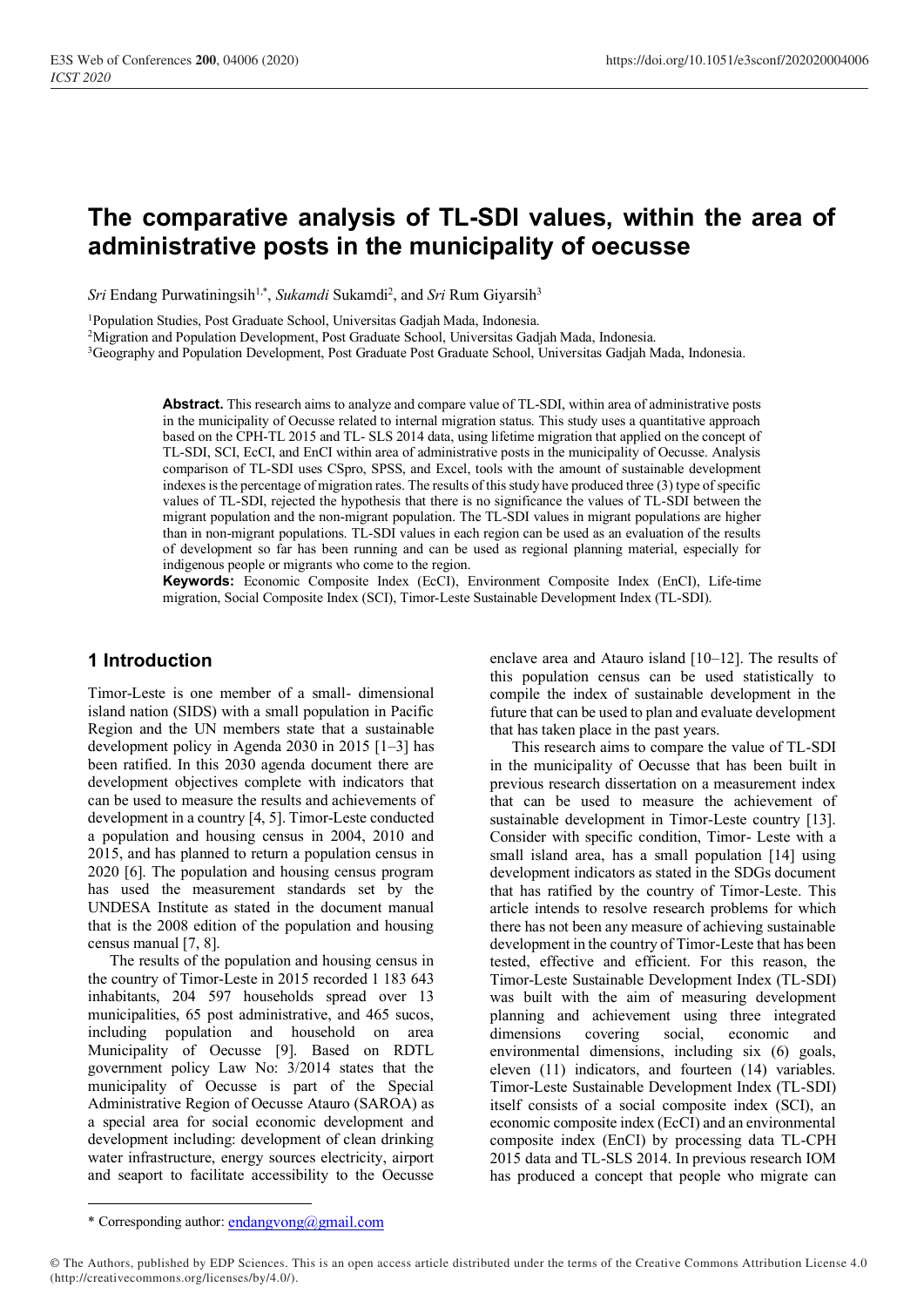encourage sustainable development for the better [15]. Thus, this research on the Timor- Leste Sustainable Development Index (TL-SDI) uses the concepts that have been produced by IOM so that the Timor-Leste Sustainable Development Index (TL-SDI) value can be generated by distinguishing between migrant and nonmigrant populations.

## **2 Data and method**

Some previous researchers have conducted research in several countries that emphasize the problem of sustainable development, but they did an evaluation of development focus on just one particular dimension; for example in Spain it only measures welfare index [16], social inclusive development index for European countries [17], for socio and culture sustainability [18] or only measures environmental dimension [19], all of these studies refer to the formation of composite index values. Other researchers have examined several indicators of sustainable development in the industrial sector [20], while Cuaresma and Lutz [21] have examined the issue of sustainable development in poor countries to illustrate the characteristics and habits of populations that focus on age, sex, education level, housing, and living standards. This study may be more in line with previous researchers from China [22] who have examined sustainable development that emphasizes three dimensions namely social equity, quality economic growth and protection of the environment where residents live.

Planning and evaluation of development outcomes can be carried out by maximizing the results of a population and housing census that has been carried out in the country of Timor-Leste. Overall, the purpose of this study is to establish TL-SDI values that are complete and complex, including SCI, EcCI and EnCI, which can be used to plan and evaluate the development process that is appropriate for the territory of Timor-Leste. Thus TL-SDI processes data sourced from TL-CPH 2015 and TL-SLS 2014. Specifically this article is a small part of the results of the development of Timor-Leste's sustainable development index value, this article aims to compare the value of TL-SDI without differentiating the status of population migration, in non-migrant populations, and in migrants in the municipality of Oecusse as enclave areas. Thus, the municipality of Oecusse have TL-SDI value can be used as a material for planning and evaluating the development that exists in municipality of Oecusse as part of the territory and population of Timor-Leste. The TL-SDI municipality of Oecusse is in three major parts: 1) without differentiating the status of population migration, 2) in the non-migrant population, and 3) in the migrant population. This research as part of national TL-SDI, but in this publication, researcher can compare the TL-SDI value including four (4) administrative posts and in municipality of Oecusse only. So that a specific value for each area will be obtained based on the migration status of its population. Thus, this study will produce TL-SDI values at each regional level by

distinguishing the internal migration status of its population.

## **2.1 Sustainable development**

Recognition of the need for sustainable development related to population dynamics has been declared since the Development and Environment Conference by the UNCED Institute in Rio Janeiro in 1992 [23], then reaffirmed in the ICPD agreement which was adopted by 179 countries in the year 1994 in Cairo Egypt in the third part there is an explanation of the interrelationship between the population, the sustainability of economic growth and sustainable development [24]. The results of this research further emphasized that population development oriented to the new understanding that reflects cross-sectoral relations, within dimensions of sustainability to improves the quality of life of the population for the current generation needs while still paying attention while still considering the ability and the needs of future generations.

The reality that has taken place to date has proven the phenomenon in society that sustainable development is an integrated economic, social, and environmental dimension to one another. This research produces the value of IPB-TL which is a measurement of sustainable development with integrated economic, socio-cultural and environmental dimensions and it is hoped that the value of IPB-TL can be utilized for planning and evaluating the development process by policy makers in the development process in their respective region [25, 26].

Meanwhile, Herrmann [27] and Rodrigues [20] defines sustainable development as follows: sustainable development is a tool to ensure human welfare, which implies quality and equality in the development of wellmanaged economic, socio-cultural and environmental resources, harmonization with a dynamic balance for improving the quality of life for all residents in all countries. Furthermore, the development of infrastructure and population policies must promote the reduction of unsustainable consumption behavior, so that the needs of the present generation can be met without reducing the ability to meet the needs of future generations [20, 27, 28].

Sustainable development focuses on three values including: (1) social justice by eliminating poverty, hunger, disease and violence, reducing literacy, universal educational opportunities, (2) economic welfare with economic growth and providing employment for all residents and ( 3) the response to environmental preservation which is a response to current and future consumption of the population, climate change and environmental damage caused by human activities, these three values make complex interactions [29, 30]. Another opinion states that the concept of sustainable development not only includes three (3) economic, socio-cultural and environmental dimensions, but Yang [31] has provided one additional dimension which is to be four (4) dimensions namely energy, natural resources, sustainability of the transportation system, and socio-economic balance [31].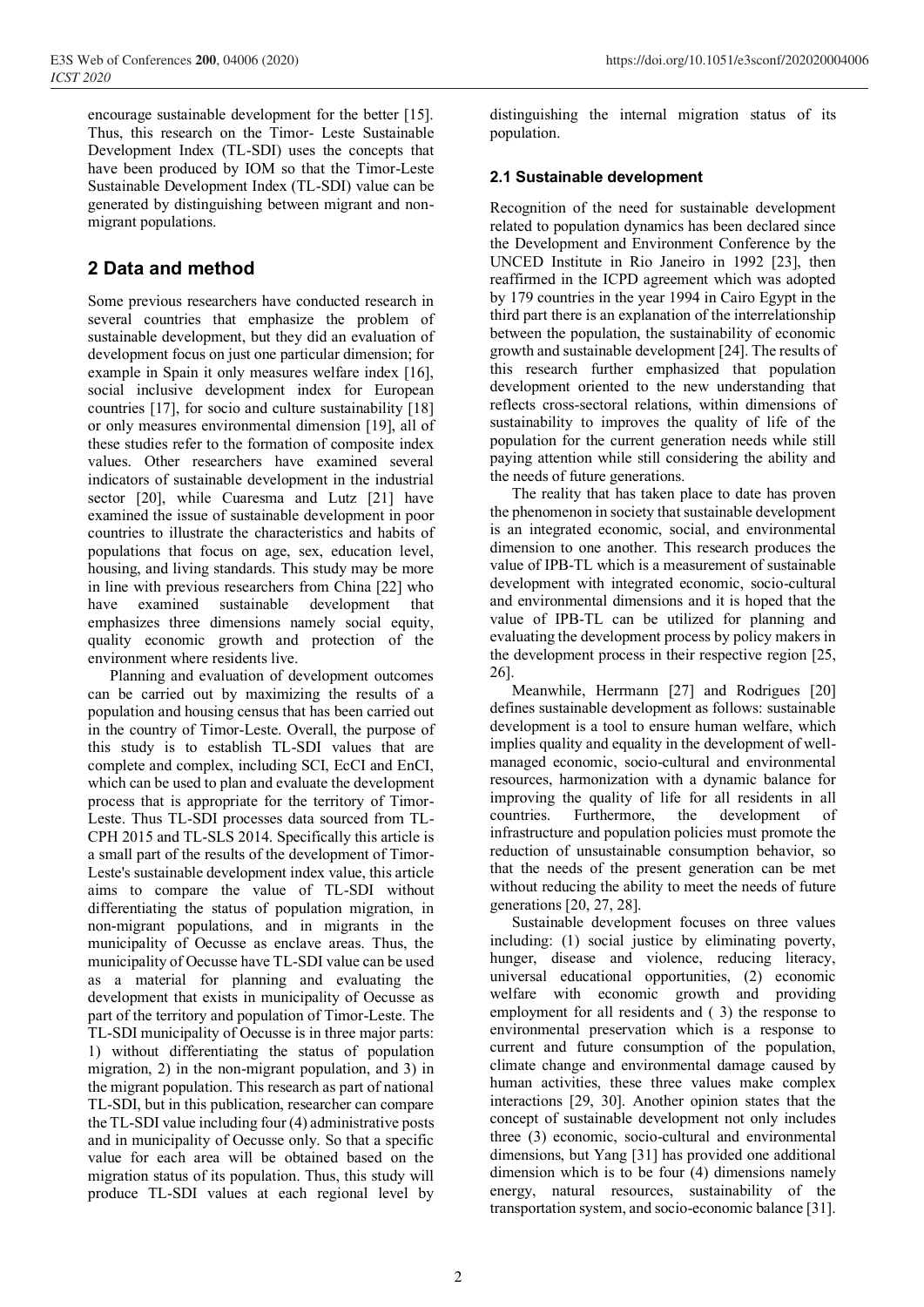development has coverage not only on limitations, but also pay attention to the potential that is accessible, spatial accessibility. Coverage of physical conditions and natural laws that do not change, changes in technology, culture, values and aspirations, and sustainability of a society must follow sustainability that changes either continuous change, corresponding change, or strong or extreme changes in development. Bossel (1999) has defined sustainable development as a dynamic concept, connected in a complex unit system of several aspects including economic, social, political, psychological, and natural environmental [32].

#### *2.1.1 Relationship of internal migration and sustainable development.*

The concept of migration is an inseparable part of sustainable development [33], thus all migration and population development activities must pay attention to and in accordance with the goals and objectives of sustainable development.

In the document agenda 2030 on sustainable development paragraph 29th, it is explained that migration and migrants can make a positive contribution to the development for the destination and origin areas in the form of inclusive economic growth. Thus, the process of migration and migrants must be treated humanely and respectfully, considering, and respecting human rights, regardless of their migration status [34]. Various studies have proven that internal migration of the population has contributed to the growth of population in urban areas and the process of urbanization, the population is looking for better social and economic and environmental opportunities. However, Awumbila [35] due to the increasing capacity of urban areas to serve migrants by providing employment, access to land, limited basic facilities.

In positioning the relationship between migration and development Haas [36], two different perspectives have been established, namely: (1) migration as an optimistic development has a neo-classical functionalist and ideology, modernization, there is a transfer of movement from developed countries (north) to the country developing (south), providing intelligence (brain gain), tend to be more parallel, remittances sent are used as investments and there are changes in development, migration in small amounts. In the opposite position (2) see migration as a pessimistic development having structural list characteristics and neo-Marxist ideology, des- integration, there is a transfer of movement from developing countries (south) to developed countries (north), drying intelligence (brain drain), tend to be gaps , remittances sent are used as consumption and there is a large number of dependencies, migration. Population migration and sustainable development are developments with a new paradigm of neo- liberalism Harris [37] and Rodriguez [20]. As Voss [38] in the social structure theory proposed by Galpin's, 1915; Mowrer, 1938, Park 1929 and Hawley's, 1950 that migration is related to changes in the social structure of society, where people are

increasingly heterogeneous in their environmental patterns and processes.

#### *2.1.2 Measuring of sustainable development*

Correspondent to Hawkins [39] that sustainable development is one of the four pillars in measuring the happiness index in the country of Butan. Meanwhile Blancas [40] states that the sustainable development index can be compiled using a composite index as an indicator of development by using multiplicative and alternative ranking techniques. Hamedani [41], argues that sustainable development can be evaluated using several models with quantitative statistics approaches and composite index development, more Brink and Colijn (2013) [42] stated that evaluation and planning of the construction of public facilities in an area can use the resulting composite index can be described using the "amoeba" model. This amoeba sustainable development model has an amoeba-like rotating pattern by integrating several indicators, where the outer portion of the circle is the highest sustainable development value. Likewise, on the contrary, one indicator is getting towards the center of the circle, so the value of sustainable development of the indicator is getting lower or not sustainable. Ameba model has advantages, because it can integrate many indicators and facilitate comparisons between components in achieving sustainable development in an area [41].

Several previous studies on the measurement of sustainable development are on several issues, including: measurement and evaluation of sustainable development using a composite index in the Greek North Aegean islands [43], the indicator building composite indicators TAI [44], integrated development testing model of sustainable development [45], and survey results on the Indonesian child welfare composite index [46].

#### *2.1.3 Measuring of internal migration.*

The definition of migration is migration of people on a spatial scale (migration of a population from one place where he used to live to a new place, in variations in distance of movement), and on a time scale (variations in length of residence permanently and not permanently) with regard to the point of origin, region transit and destination areas [7, 47–53]. Furthermore, modern migration has been defined as a permanent or semipermanent change of residence without restrictions on the distance of movement, carried out naturally or voluntarily, spatially across administrative boundaries, with patterns of internal migration and international migration, having a relationship with development sustainable, become a measurement tool for the progress of development on socio, economic and environmental [7, 48, 49, 54]. Migration is an illustration of living habits and rational human behavior and can be analyzed in the context of space and time [53, 55].

Measurement of population migration must pay attention to 4 (four) factors, namely: factors of origin, destination factors, migration barriers, and personal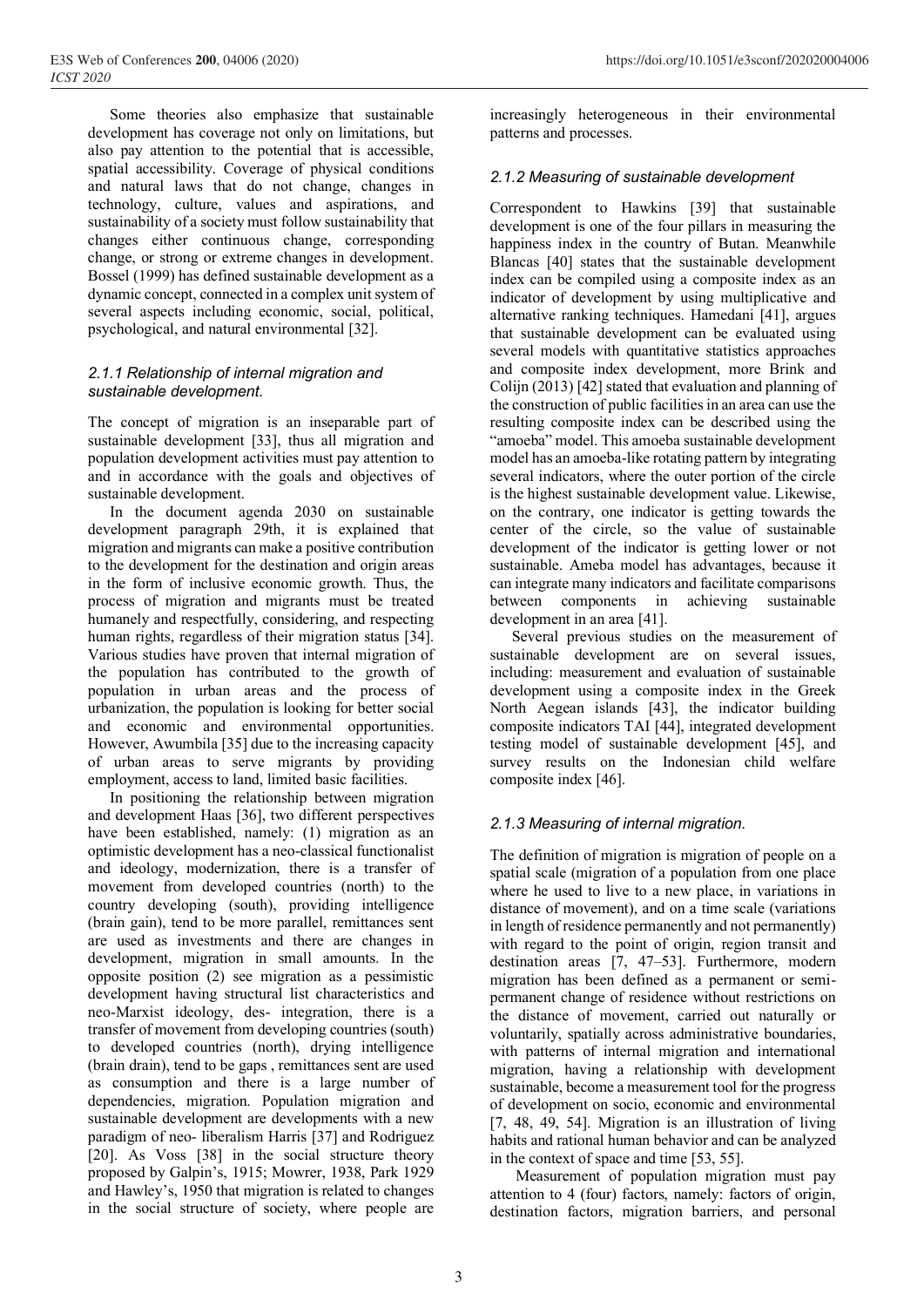factors present in migrants themselves. With these four factors, the measurement of population migration can show the position of migrants as a factor of increasing population in the destination area and as a factor of reducing population around origin [48, 56]. One measure of migration used in the results of a population census is a lifetime population migration. In the census implementation manual published by the UNDESA agency, it has set a lifetime migration as one of these measures of migration in a spatial and time context. In the migration time scale divided into classifications: permanent migration and non-permanent migration [57].

Qualifications for permanent migration are population movements calculated at the time of their census that more than 6 months have lived and intend to settle in the new location, where the new location (administrative area). This definition of internal migration relates to the concept of lifetime migration and place of birth. The concept of a lifetime migration used in this study is defined as population migration measured by differences in the administrative area of the birthplace and the enumeration site at the time of the population census, having lived at least 6 months before the census or intending to settle in the place where the respondent was enumerated [7, 51, 58]. Life- time migration that has been carried out by residents either individually or in groups, both on the scale of internal migration and international migration. International migration by residents from home countries, through international borders to other countries [8, 59].

This study uses a quantitative approach by testing the null hypothesis (Ho): the values of TL-SDI between migrant and non-migrant residents do not difference within administrative posts in the municipality of Oecusse. This study uses census data from residents who have experienced a lifetime migration, using quantitative approach. TL-SDI was built using the composite index method using three dimensions including social, economic, and environmental; six goals, eleventh indicators, fourteen variables, and two data sources: CHP- TL 2015 data and TL-SLS 2014 as shown in Table 1.

The statistical process for forming the TL-SDI value is as follows:

- a. Recognize data structures from census 2015 data sources and poverty survey data TLSLS 2014.
- b. Select SDGs Indicators: global and local (Table 1).
- c. Build variables based on SDGs indicators (Table 1).
- d. Form the proportion of indicators by migrant status and area.
- e. Test the validity and reliability of selected variables.
- f. Build value standards.
- g. Calculate the standardization value of indicators (Table 2).
- h. Calculates the dimension composite index value (value of SCI, EcCI, EnCI).
- i. Calculate the comparison of TL-SDI values using Excel ANOVA Single Factor for sixtyfive (65) administrative posts including administrative posts in area municipality of Oecusse (Table 3 and Table 4).
- j. Calculates the SDI-TL index (Table 5 and Table 6).

## **3 Results and discussions**

In accordance with the research procedure with a quantitative approach, the fourth step in the preparation of the TL-SDI has begins with the validity and reliability tests on the fourteen variables that have been selected and the number of samples  $(n = 249)$ , using software SPSS17. This validity test aims to determine the level of validity of the variables that will be used by using Pearson product moment correlation test. The variable chosen to establish TL-SDI is declared valid and significant because the Pearson product moment correlation test results show the statistical correlation value is greater than the value of r table, and the significance value (Sig 2-tailed) is smaller than 0.05.

This reliability test is needed to see the consistency of data in the variables that make up the value of the TL-SDI. The validity test results for fourteen variables of TL-SDI in the form of Alpha Cronbach's values equal 0.796, that is greater than the standard value of 0.60, its mean the data on fourteen variables is reliable and this research is feasible to proceed to another TL-SDI stage. TheTimor-LesteSustainable Development Index (TL-SDI) is a composite index of conditions of sustainable development in the population in the post administrative and municipal areas based on a combination of three SCI, EcCI and EnCI, which are analyzed using different migration statuses (migrants and non-migrants), and also without differentiating the status of migrants in the population of the region. The TL-SDI is important for evaluating and grouping post administrative analysis units in conditions of achieving sustainable development figures in separate of three SCI, EcCI and EnCI, or in integrated composite indexes as TL-SDI. Referring to the previous research and research methods [46, 60, 61], in this study the composite index of TL-SDI for the country of Timor-Leste has a scale in five (5) groups namely:

- a. Best with an indexof sustainable development ranging from  $81 - 100$ .
- b. Better with an index of sustainable development ranging from 61 - 80.
- c. Favorable (good enough) with an index of sustainable development ranging from  $41 - 60$ .
- d. Passable (bed) with an index of sustainable development ranging from  $21 - 40$ .
- e. Poor (worse) with an index of sustainable development ranging from  $0 - 20$ .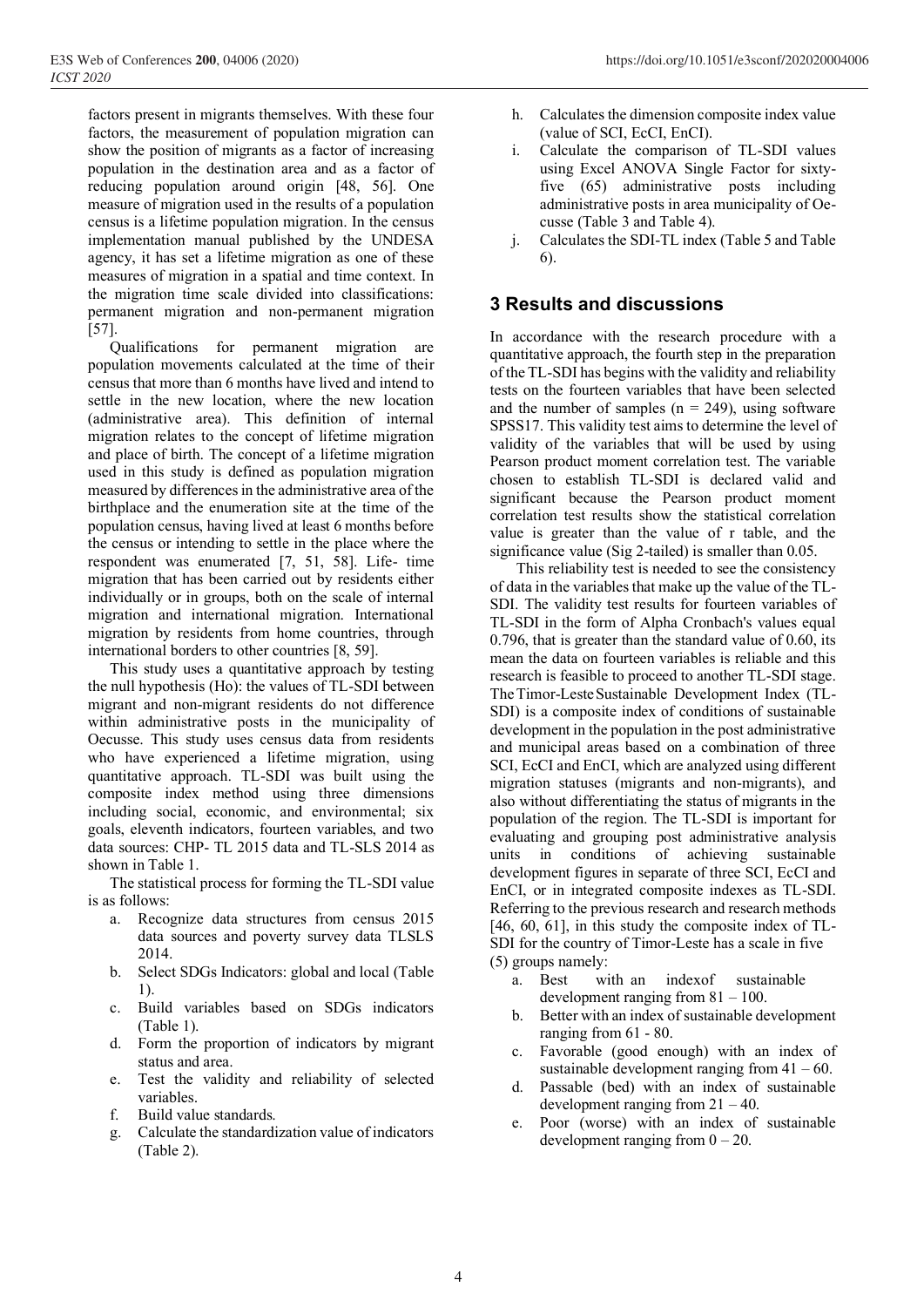| No<br>Goals       | Goals                                                                                                                                                                                        | <b>No</b><br>Indicator | <b>UN</b><br>Indicators                                                                                                                                                                                                 | Data<br>Sources | Dimension                 | Variabel of TL-SDI                                                                                                                                                                                                                                                                         |  |
|-------------------|----------------------------------------------------------------------------------------------------------------------------------------------------------------------------------------------|------------------------|-------------------------------------------------------------------------------------------------------------------------------------------------------------------------------------------------------------------------|-----------------|---------------------------|--------------------------------------------------------------------------------------------------------------------------------------------------------------------------------------------------------------------------------------------------------------------------------------------|--|
| Goal 4.           | Ensure inclusive<br>and equitable<br>quality education<br>and promote                                                                                                                        | 4.6                    | Ensure that all youth and a substantial<br>proportion of adults, both men and<br>women, achieve literacy and numeracy,<br>until 2030                                                                                    | CPH-TL<br>2015  | Social<br>dimension       | Proportion of population 10 years and over<br>literacy in Tetum<br>Proportion of population 10 years and<br>over literacy in Portuguese<br>Proportion of population 10 years and<br>over literacy in Bahasa Indonesia<br>Proportion of population 10 years and<br>over literacy in English |  |
|                   | lifelong learning<br>opportunities for<br>all                                                                                                                                                | 4.1                    | Ensure that all girls and boys<br>complete free, equitable and quality<br>primary and secondary education<br>leading to relevant and effective<br>learning outcomes, until 2030                                         | CPH-TL<br>2015  |                           | Proportion of population 12 years and<br>over have complated basic education.<br>Proportion of population 15 - 24 years have<br>complated secondary education.                                                                                                                             |  |
| Goal 1            | End poverty in all<br>its forms<br>everywhere                                                                                                                                                | 1.1                    | Eradicate extreme poverty for all people<br>everywhere, currently measured as<br>people living on less than \$1.25 a day<br>until 2030.                                                                                 | TL-SLS<br>2014  |                           | Proportion of population that living in Non-<br>poor household (with incme more than<br>1.33\$ per capita per day)                                                                                                                                                                         |  |
|                   | Promote<br>sustained,                                                                                                                                                                        | 8.5                    | Achieve full and productive employment<br>and decent work for all women and men,<br>including for young people and persons<br>with disabilities, and equal pay for work of<br>equal value, until 2030.                  |                 | Economic<br>dimension     |                                                                                                                                                                                                                                                                                            |  |
| Goal 8.           | inclusive and<br>sustainable<br>economic<br>growth, full and<br>productive<br>employment and<br>decent work for<br>all                                                                       | 8.6                    | Substantially reduce the proportion of<br>youth not in employment, education or<br>training, until 2030                                                                                                                 | CPH-TL<br>2015  |                           | Proportion of population 15 - 59 years, in<br>economic active, have worked status                                                                                                                                                                                                          |  |
|                   |                                                                                                                                                                                              | 8.8                    | Protect labour rights and promote safe<br>and secure working environments for<br>all workers, including migrant workers,<br>in particular women migrants, and<br>those in precarious employment,<br>until 2030.         |                 |                           |                                                                                                                                                                                                                                                                                            |  |
|                   | Make cities and<br>human<br>settlements<br>inclusive, safe,<br>resilient and<br>sustainable<br>Ensure<br>availability and<br>sustainable<br>management of<br>water and<br>sanitation for all |                        | Ensure access for all to adequate, safe                                                                                                                                                                                 |                 | Enviromental<br>dimension | Proportion of population that living in<br>household has sustainable home<br>ownership                                                                                                                                                                                                     |  |
| Goal 11.          |                                                                                                                                                                                              | 11.1                   | and affordable housing and basic<br>services and upgrade slums, until 2030                                                                                                                                              |                 |                           | Proportion of population that living in<br>household has sustainable liveable<br>homes                                                                                                                                                                                                     |  |
|                   |                                                                                                                                                                                              | 11.6                   | Reduce the adverse per capita<br>environmental impact of cities,<br>including by paying special attention to<br>air quality and municipal and other<br>waste management, until 2030.                                    |                 |                           | Proportion of population that living in<br>household has sustainable sanitation                                                                                                                                                                                                            |  |
| Goal 6.<br>Goal 7 |                                                                                                                                                                                              | 6.1                    | Achieve access to adequate and<br>equitable sanitation and hygiene for all<br>and end open defecation, paying special<br>attention to the needs of women and<br>girls and those in vulnerable<br>situations, until 2030 | CPH-TL<br>2015  |                           | facilities.                                                                                                                                                                                                                                                                                |  |
|                   |                                                                                                                                                                                              | 6.2                    | Achieve universal and equitable access<br>to safe and affordable drinking water for<br>all. until 2030.                                                                                                                 |                 |                           | Proportion of population that living in<br>household has sustainable drinking<br>water.                                                                                                                                                                                                    |  |
|                   | Ensure access<br>to affordable,<br>reliable.                                                                                                                                                 | 7.1                    | Ensure universal access to affordable,<br>reliable and modern energy services,<br>until 2030.                                                                                                                           |                 |                           | Proportion of population that living in<br>household has sustainable sources<br>energy for cooking                                                                                                                                                                                         |  |
|                   | sustainable and<br>modern energy<br>for all                                                                                                                                                  | 7.2                    | Increase substantially the share of<br>renewable energy in the global energy<br>mix. until 2030.                                                                                                                        |                 |                           | Proportion of population that living in<br>household has sustainable sources<br>energy for lighting                                                                                                                                                                                        |  |

|  |  | <b>Table 1.</b> Goals, indicators, data sources, dimension, and variables to measuring TL-SDI |  |
|--|--|-----------------------------------------------------------------------------------------------|--|
|  |  |                                                                                               |  |

#### **Table 2.** Value of standardization for 14 variables on TL-SDI.

|                | <b>Standarization of value</b>                                                                                    |       |                |         |                             |                             |  |  |  |
|----------------|-------------------------------------------------------------------------------------------------------------------|-------|----------------|---------|-----------------------------|-----------------------------|--|--|--|
| <b>No</b>      | Variabel                                                                                                          | Minum | <b>Maximum</b> | Average | Minimum in<br><b>TL-SDI</b> | <b>Maximum</b><br>in TL-SDI |  |  |  |
| 1              | Population 10 years and over literacy in Tetum                                                                    | 45.9  | 96.2           | 71.0    | 0.0                         | 100                         |  |  |  |
| $\mathfrak{p}$ | Population 10 years and over literacy in<br>Portuguese                                                            | 1.7   | 60.0           | 30.8    | 0.0                         | 50                          |  |  |  |
| 3              | Population 10 years and over literacy in Bahasa<br>Indonesia                                                      | 13.6  | 77.2           | 45.4    | 0.0                         | 70                          |  |  |  |
| 4              | Population 10 years and over literacy in English                                                                  | 1.7   | 36.7           | 19.2    | 0.0                         | 30                          |  |  |  |
| 5              | Proportion of population 12 years and over have<br>complated basic education.                                     | 12.8  | 77.9           | 45.3    | 0.0                         | 70                          |  |  |  |
| 6              | Proportion of population 15 - 24 years have<br>complated secondary education.                                     | 3.9   | 60.9           | 32.4    | 0.0                         | 55                          |  |  |  |
| $\overline{7}$ | Proportion of population 15 - 59 years in<br>economic active have worked status.                                  | 32.9  | 86.7           | 59.8    | 0.0                         | 90.0                        |  |  |  |
| 8              | Proportion of population that living in Non-poor<br>household (with incme more than 1.33\$ per capita<br>per day) | 13.3  | 80.2           | 46.7    | 0.0                         | 70.0                        |  |  |  |
| 9              | Proportion of population that living in household<br>has sustainable home ownership                               | 74.3  | 99.7           | 87.0    | 0.0                         | 100.0                       |  |  |  |
| 10             | Proportion of population that living in household<br>has sustainable liveable homes                               | 8.7   | 85.1           | 46.9    | 0.0                         | 80.0                        |  |  |  |
| 11             | Proportion of population that living in household<br>has sustainable sanitation facilities.                       | 19.5  | 98.9           | 59.2    | 0.0                         | 100.0                       |  |  |  |
| 12             | Proportion of population that living in household<br>has sustainable drinking water.                              | 30.9  | 99.3           | 65.1    | 0.0                         | 100.0                       |  |  |  |
| 13             | Proportion of population that living in household<br>has sustainable sources energy for cooking                   | 1.1   | 42.8           | 22.0    | 0.0                         | 40.0                        |  |  |  |
| 14             | Proportion of population that living in household<br>has sustainable sources energy for lighting                  | 20.8  | 98.1           | 59.5    | 0.0                         | 100.0                       |  |  |  |

This study has used three dimensions, six goals, eleventh indicators, and fourteen variables, assisted by some previous research literature has produced TL-SDI values administrative posts in area municipality of Oecusse. Overall, there are TL-SDI values within administrative posts at the area municipality of Oecusse

have differences. The illustrate value of TL-SDI of with Amoeba graphics for the administrative posts in the municipality of Oecusse has been done in Figure 1. The findings of this study have shown that the administrative post at the area municipality of Oecusse as an enclave has experienced un-equality of development, as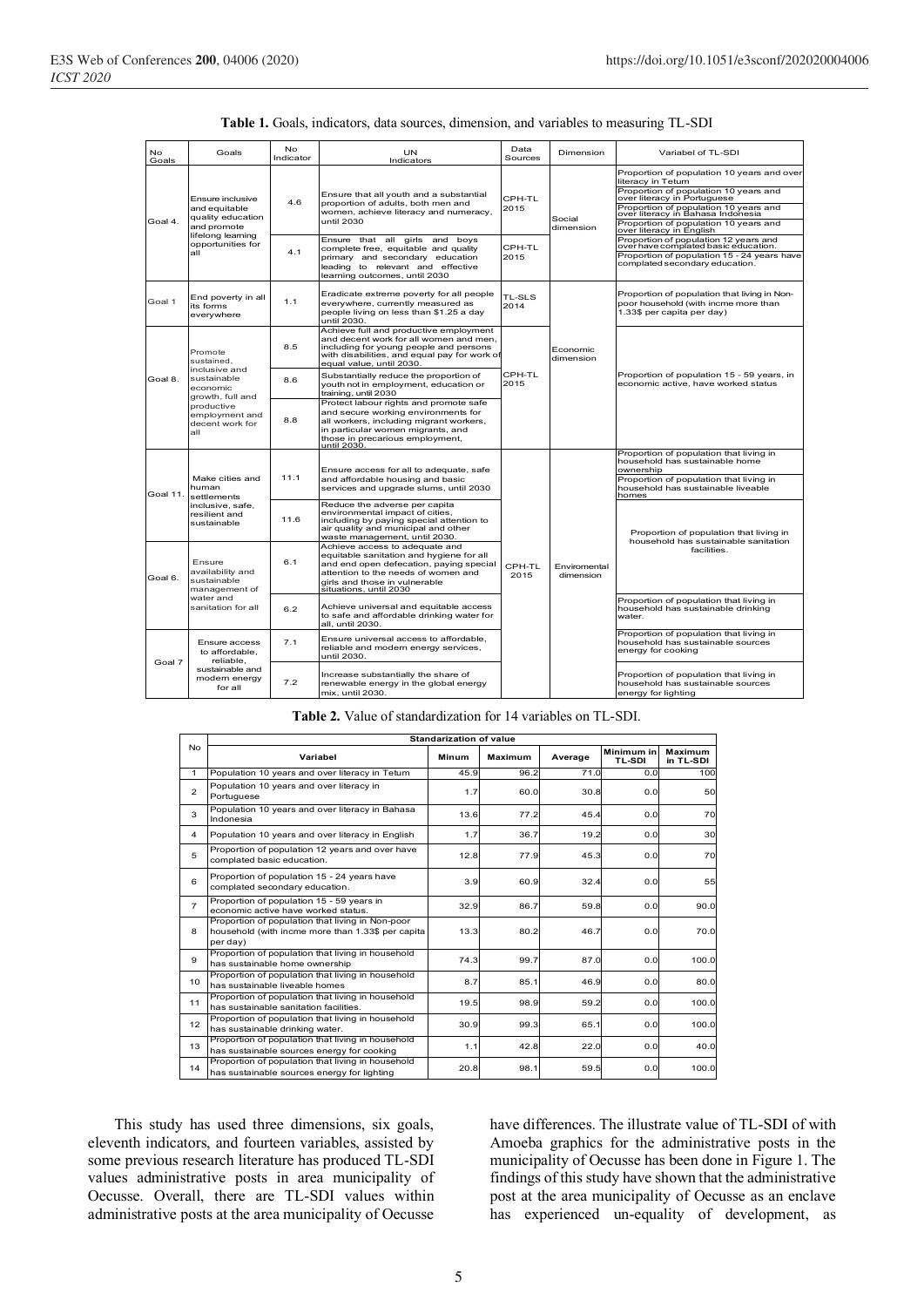evidenced by the lowest TL-SDI value which is the composition of low value of SCI and EnCI. The findings of this study are in accordance with the planning and implementation of development programs contained in TL-SDP 2011 - 2030 and Law RDTL no: 3/2014 regarding the formation of special zones in the municipality of Oecusse [10, 62, 63].

The findings of this study have strengthened the theory and narrative process about post- colonial and post-development by the geographer Simon1998; Radcliffe 2005; Raghuram and Madge 2006) [64], which assures that the administrative posts at the area municipality of Oecusse has a complex spatial pattern due to reconfiguration in post- colonial sovereignty entangled in reworking development and historically the area municipality of Oecusse people have commercial, cultural and demographic relations with the surrounding area and inseparable relations with the wider community and land of Timor-Leste as a nation and state.

**Table 3.** The value of summary ANOVA single factor for the analysis of comparison of TL- SDI.

| SUMMARY: Anova Single Factor |       |        |         |          |  |  |
|------------------------------|-------|--------|---------|----------|--|--|
| Groups                       | Count | Sum    | Average | Variance |  |  |
| TL-SDI Non-migrant           | 65    | 3845.4 | 59.2    | 51.7     |  |  |
| <b>TL-SDI Migrant</b>        | 65    | 4266.1 | 65.6    | 53.5     |  |  |

**Table 4.** The value of summary ANOVA single factor for the analysis of comparison of TL- SDI.

| <b>ANOVA</b>           |         |     |         |       |         |        |
|------------------------|---------|-----|---------|-------|---------|--------|
| Source of<br>Variation | SS      | df  | мs      |       | P-value | F crit |
| <b>Between Groups</b>  | 1361.64 |     | 1361.64 | 25.88 | 0.00    | 3.92   |
| <b>Within Groups</b>   | 6735.63 | 128 | 52.62   |       |         |        |
| Total                  | 8097.27 | 129 |         |       |         |        |

Overall, this research has shown that there are significant differences in the achievement of TL-SDI scores between migrant and non-migrant populations, among the sixty-five (65) administrative posts in the Timor-Leste country which are incredibly significant. This is indicated by the calculated F statistics value greater than the F criteria in the single factor ANOVA table (Table 3 and Table 4). Likewise, this has also happened in the post administrative areas in the area municipality of Oecusse.

**Table 5.** Value of TL-SDI for the area of administrative posts include municipality of Oecusse

| Area Municipio, Post<br>administrative   | Social<br>Composite<br>Index (SCI)   | Fconomic<br>Composite<br>Index (EcCI) | Environment<br>Composite<br>Index (EnCI)              | Timor-I este<br>Sustainable<br>Development Index<br>(TL-SDI) | Clasification |  |  |
|------------------------------------------|--------------------------------------|---------------------------------------|-------------------------------------------------------|--------------------------------------------------------------|---------------|--|--|
|                                          |                                      |                                       | TL-SDI values for population without migration status |                                                              |               |  |  |
| Oecussi (Municipio)                      | 46.04                                | 60.88                                 | 57.30                                                 | 54.74                                                        | Passable      |  |  |
| <b>Nitibe</b>                            | 35.68                                | 70.48                                 | 47.42                                                 | 51.19                                                        | Passable      |  |  |
| Oesilo                                   | 40.18                                | 58.90                                 | 58.67                                                 | 52.59                                                        | Passable      |  |  |
| Pante Makasar                            | 53.95                                | 52.73                                 | 61.51                                                 | 56.06                                                        | Passable      |  |  |
| Passabe                                  | 29.54                                | 62.95                                 | 50.74                                                 | 47.74                                                        | Passable      |  |  |
| TL-SDI values for non-migrant population |                                      |                                       |                                                       |                                                              |               |  |  |
| Oecussi (Municipio)                      | 42.55                                | 60.86                                 | 56.29                                                 | 53.23                                                        | Passable      |  |  |
| Nitibe                                   | 35.95                                | 69.38                                 | 47.21                                                 | 50.85                                                        | Passable      |  |  |
| Oesilo                                   | 40.29                                | 58.07                                 | 58.80                                                 | 52.39                                                        | Passable      |  |  |
| Pante Makasar                            | 48.92                                | 52.59                                 | 60.12                                                 | 53.88                                                        | Passable      |  |  |
| Passabe                                  | 28.64                                | 62.82                                 | 50.65                                                 | 47.37                                                        | Passable      |  |  |
|                                          | TL-SDI values for migrant population |                                       |                                                       |                                                              |               |  |  |
| Oecussi (Municipio)                      | 64.20                                | 60.98                                 | 64.67                                                 | 63.28                                                        | Favorable     |  |  |
| <b>Nitibe</b>                            | 33.25                                | 77.00                                 | 49.68                                                 | 53.31                                                        | Passable      |  |  |
| Oesilo                                   | 39.25                                | 65.47                                 | 56.84                                                 | 53.86                                                        | Passable      |  |  |
| Pante Makasar                            | 71.45                                | 53.14                                 | 68.26                                                 | 64.28                                                        | Favorable     |  |  |
| Passabe                                  | 72.68                                | 67.95                                 | 55.88                                                 | 65.51                                                        | Favorable     |  |  |

The findings of this study have shown, without distinguishing the migration status of its population, the area municipality of Oecusse has a TL-SDI of 54.74 % entered good classification with a composition of the SCI (46.04 %), EcCI (60.88 %) and the value of the EnCI (57.30 %).



Fig. 1. The value of TL-SDI for population without distinguishing the migration status for area administrative posts include area municipality of Oecusse.

Without distinguishing the migration status of its population, in the municipality of Oecusse there are four administrative posts area that have an TL-SDI value of less than 61.00% or are classified passable (good enough). The lowest TL-SDI value without differentiating the migration status of the population in the administrative post Passabe (47.74%), was formed values from the SCI (29.54%) and EnCI (50.74%) were lower thanother administrative posts in the area municipality of Oecusse.

The value of TL-SDI Figure 2 for population nonmigrant in the municipality of Oecusse has 53.23% entered passable classification with a composition of the SCI of 42.55%, EcC Iof 60.86% and the value of the EnCI of 56.29%. All area of the administrative posts which are under the municipality of Oecusse Ambeno have TL-SDI values below the standard value of 61% or passable classification. Thus, the results of research on the lowest TL-SDI value at the the municipality of Oecusse Ambeno that have occurred at the administrative post of Passabe (47.37%). Some values that the composite index forms TL-SDI values in the administrative post of Passabe (47.37%) are as follows: the SCI (28.64%), EcCI (62.22%) and EnCI (50.65%).



**Fig. 2.** The value of TL-SDI for non-migrant population for area administrative posts include the municipality of Oecusse.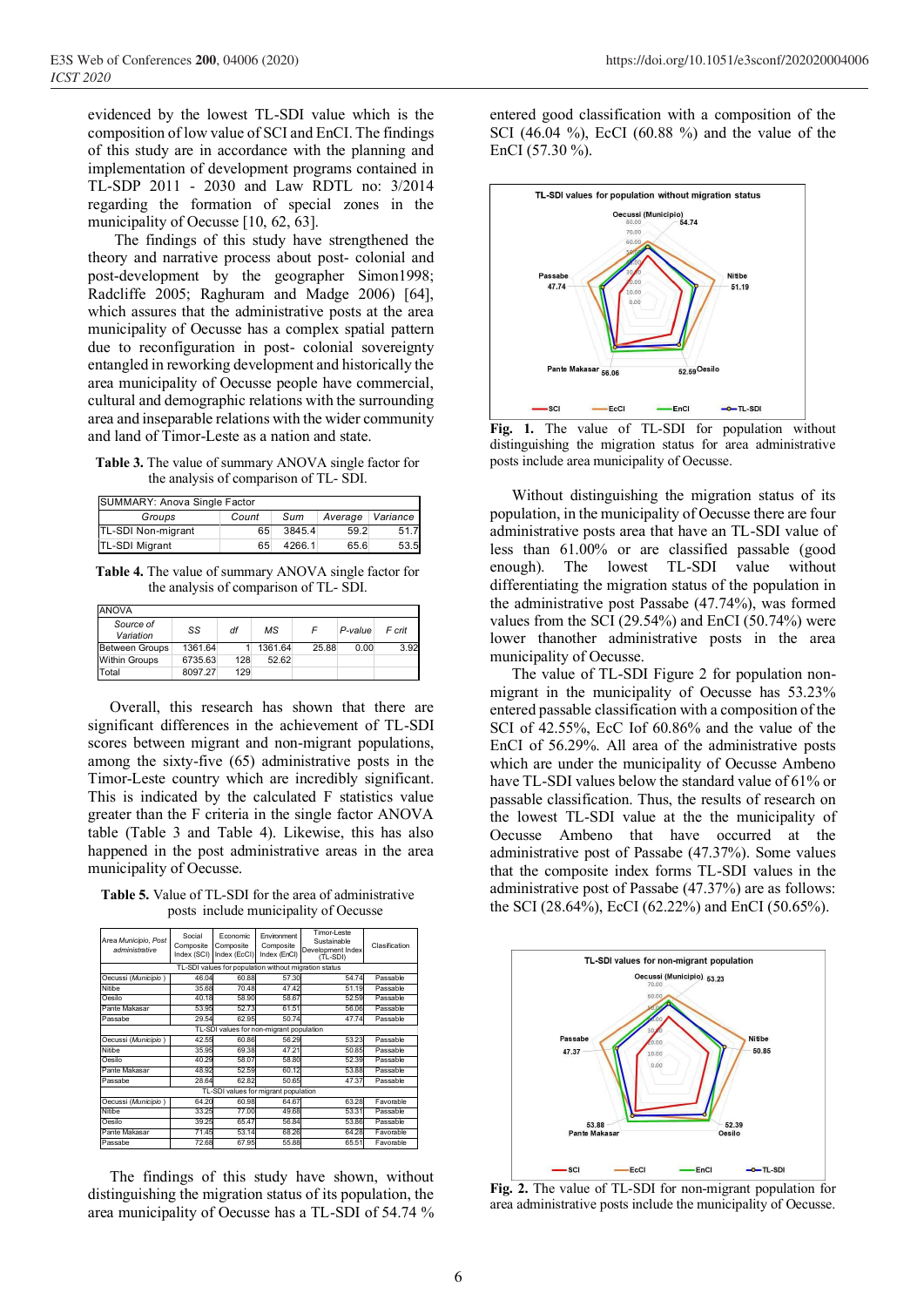The results of this study have shown that the value of TL-SDI in the migrant population has reached 63.28 % or above the standard value of 61.00 % or in favorable or good classification. The high value of TL-SDI in the the municipality of Oecusse has been formed from the composite index as follows: the SCI (64.20 %), EcCI (60.91 %) and EnCI (64.67 %). The results of research on the TL- SDI value in the highest migrant population at the the municipality of Oe-cusse has occurred at the Administrative post of Pasabe (65.51 %). The lowest value of TL-SDI for migrant population in Nitibe (53.31 %) has been formed from the composite index as follows: the SCI (33.25 %), EcCI (77.00 %) and EnCI (49.68 %).

In this case was caused by the low value of SCI, this is evidenced by the low proportion of the population literacy of population aged 10 years and over who have Tetum (88.53 %), Portuguese (13.81 %), Indonesian (28.43 %), and English (43.22 %) languages. Besides that it is also caused by the low value of the proportion of the population aged 12 yr and over who have completed basic education (15.19 %), and the lowest proportion of the population aged 15 yr to 24 yr who have completed senior secondary education only (3.91 %).



**Figure 3:** The value of TL-SDI for migrant population for area administrative posts include the municipality of Oecusse.

This result shows that those who have carried out internal migration into the administrative posts of Pasabe, Nitibe and Oesilo, because geographically the three administrative posts are in rural mountainous areas. These findings have shown that all three administrative posts have experienced internal migration of young people to the City for education and vice versa from the productive age population from urban areas with low skills they migrate to rural areas because of the urge to get a job, this results in "Brain drain "in rural and mountainous areas. These findings have strengthened the results of previous research from [65] as happened in the Switzerland country. Migrants and non- migrants (indigenous people) in the areas of Nitibe have shown evidence that they are experiencing uneven development "metageography", un-sustainable development, due to the geographical position as an enclave, especially in the social dimension measured from the low value of the proportion of primary and senior secondary education, and the low literacy as stated by Sidaway (2007) in Bainton [66].

The highest value of TL-SDI for migrant population in the Administrative post of Pasabe (65.51 %) has been formed from the composite index as follows: the SCI (72.68 %), EcCI (67.95 %) and EnCI (55.88 %). The TL-SDI value in the Pasabe area is still characterized by a low the EnCI (55.88 %). In this case, the low of EnCI value is due to only 8.65 % the population living in households with conditions for habitation and 2.02 % of population have access to sustainable energy sources for cooking. Thus, migrants who enter and settle in this post administrative are migrants who experience unsustainable development because some of them live in uninhabitable homes with access to sustainable energy sources for cooking using log fire.

Nevertheless the results of this study have shown that the administrative post of Pante Makasar has been an urban area that has many facilities for better social, education, and economic, and environmental life, in fact it can only achieve the TL-SDI value for migrant population in the second highest ranking with value 64.28 % in favorable or good classification. The value of TL-SDI in the administrative post of Pante Makasar has been formed from the composite index as follows: the SCI (71.45 %), EcCI (53.14 %) and EnCI (68.28 %). The findings of this study are interesting to study further is the low value of EcIC in Pante Makasar administrative post for both of population group migrant and nonmigrant. The administrative post of Pante Maksasar as urban area, usually have opportunities to increasing of education for young people, broader and more varied employment that's with the aim of reducing poverty [67, 68].

The results of this study at the municipality of Oecusse and each administrative post there are differences in the value of TL-SDI between migrant residents (63.28 %) and non-migrant residents (53.23 %), like in Figure 4. the difference value of TL-SDI 10.05 %. The TL-SDI index value is highest in the non-migrant population in the administrative post of Pante Makasar (53.88 %), due to its EcCI (52.59 %) and EnCI (60.12 %) and SCI (48.92 %). The TL-SDI value

is the lowest among non-migrant residents the administrative post of Pasabe (47.37 %), due to its SCI (28.64 %), EcCI (62.82 %) and EnCI (50.65 %). The TL-SDI value for migrant population is highest in the administrative post of Pasabe (65.51 %), due to its EcCI (67.95 %) and EnCI (55.88 %) and SCI (72.6 8%). The TL-SDI value is the lowest among migrant residents in the administrative post of Nitibe (53.31 %), due to its SCI (33.25 %), EcCI (77.00 %) and EnCI (49.68 %). This is consistent with the results that have been revealed by Ubilos (2012) [69] about how to measure human development in sustainability. The same opinion was also expressed by Reyers, et all (2017) [70] about the importance of focusing on selecting important variables in the measurement of sustainable development.

Overall, the TL-SDI value of the migrant population is different, the residents who have a lifetime of migration experience have made a more positive contribution to the TL-SDI value; this is evidenced that the migrant population group has a higher TL-SDI value compared to the non-migrant population. The results of this study have rejected (Ho) that there are differences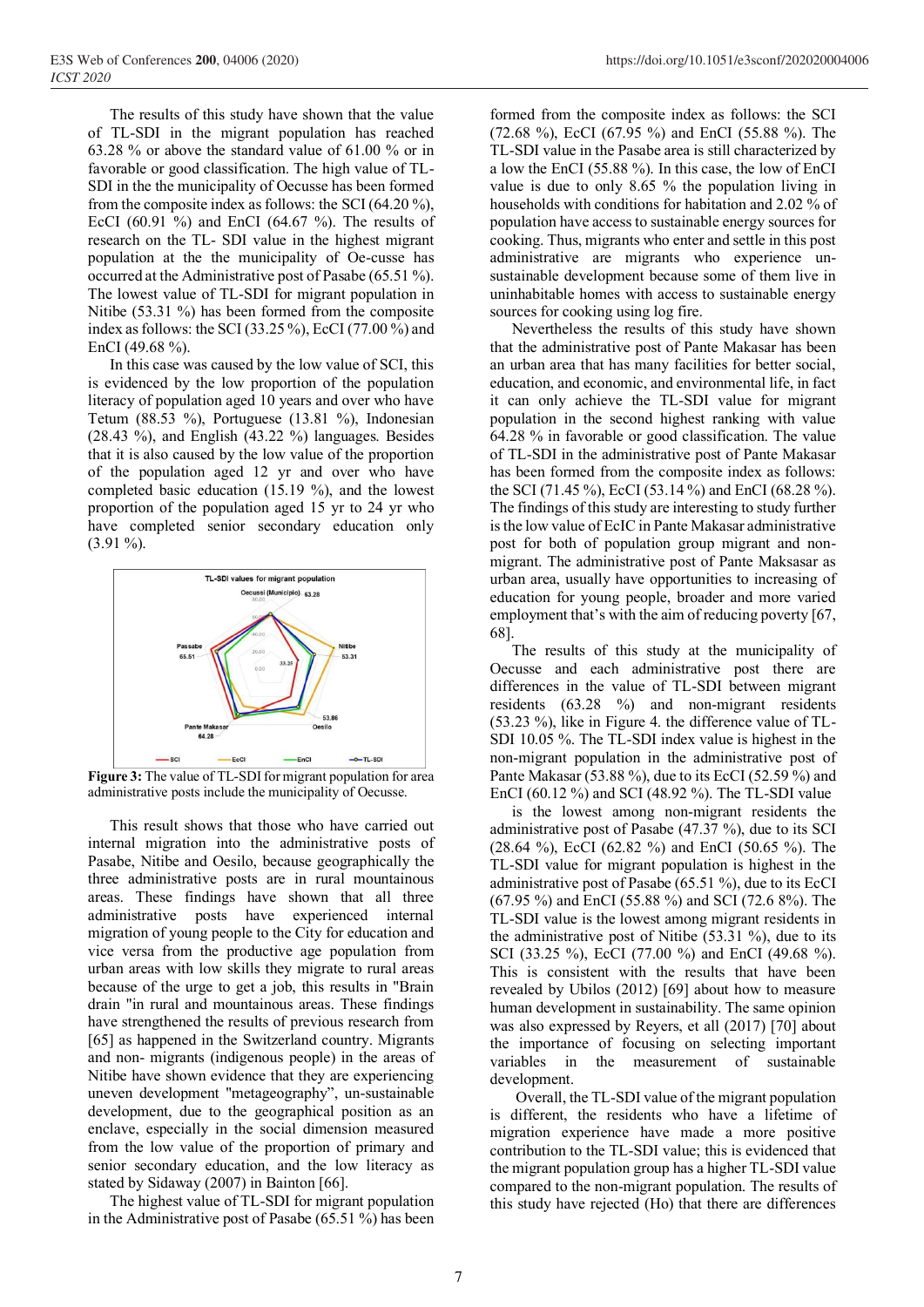in the value of TL- SDI between migrant and nonmigrant population.

**Table .** The different value of TL-SDI between migrant **6**status administrative posts area in municipality of Oecusse.

| $\alpha$ and $\alpha$ and $\alpha$ and $\alpha$ and $\alpha$ and $\alpha$ in the interpretative of Occurs |                      |             |            |  |  |  |  |
|-----------------------------------------------------------------------------------------------------------|----------------------|-------------|------------|--|--|--|--|
|                                                                                                           | The values of TL-SDI |             |            |  |  |  |  |
| Area Municipio                                                                                            | Migrant              | Non-migrant | Diffrences |  |  |  |  |
| Oecussi (Municipio)                                                                                       | 63.28                | 53.23       | 10.05      |  |  |  |  |
| Nitibe                                                                                                    | 53.31                | 50.85       | 2.46       |  |  |  |  |
| Oesilo                                                                                                    | 53.86                | 52.39       | 1.47       |  |  |  |  |
| Pante Makasar                                                                                             | 64.28                | 53.88       | 10.40      |  |  |  |  |
| Passabe                                                                                                   | 65.51                | 47.37       | 18.13      |  |  |  |  |



**Fig. 4.** The different value of TL-SDI in comparisons between non-migrant and migrant populations using Amoeba graphics.

This study also shows that development in the social dimension includes the achievement of primary and secondary education and literacy, the economic dimension of work status in productive age population and non-poor population, the environmental dimension with the proportion of the population living in livable homes complete with access to clean water and fulfillment sustainable energy sources obtained by migrant population groups prove that the process of migration (internal migration) that respects human rights has made a positive contribution to sustainable development in each region. The results of this study have strengthened the concept of the importance of measuring sustainable development in the population as the results of previous studies conducted by [50, 71, 72].

#### **4 Conclusion**

The creation of an index of sustainable development (TL-SDI) for the country of Timor-Leste to have used six goals, eleventh indicators, and fourteen variables from the CPH-TL 2015 and the 2014 TLSLS. The area municipality of Oecusse as a municipality and administrative post, has produced TL-SDI for nonmigrant population (53.23 %) and without distingue of migrant status (54.745 %) the lowest values compared to other municipalities in the country of Timor- Leste, especially on SCI and EnCI values. The TL-SDI value internal migration among populations with different migrants and non- migrants. This study has answered the hypothesis that residents who have experienced a lifetime of internal migration have a positive influence and have a value of a sustainable development index that is higher than population who did not carry out internal migration.

Planning and evaluating the results of development in an area using the value of TL- SDI considering sustainable development indicators listed in the 2030 SDGs agenda is very possible. The techniques to build a sustainable development index can be done by modifying the composite index, preparation technique using population census data and combined with the most relevant surveys and adjacent years. Improving the implementation of the "Ensino Recorente" package program for reducing the proportion of illiterate populations and achieving basic education in the municipality of Oecusse is very important such as priority of development especially in the post administrative of Pasabe, Nitibe, and Oesillo.

#### **Abbreviation**

CHP-TL 2015: Census Household and Population Timor-Leste 2015. TL-SDI: Timor-Leste Sustainable Development Index. EcCI: Economic Composite Index. EnCI: Environment Composite Index. SCI: Social Composite Index. TL-SLS 2014: Timor-Leste Standard Living Survey 2014. SAROA: Special Administrative Region of Oecusse Ambeno Atauro. TL-SDP 2011 – 2030: Timor-Leste Strategic Development Plan 2011 – 2030

## **Declaration**

Author contributions: All authors conducted fieldwork and contributed text segments to the manuscript. The final version of the manuscript was developed interactively, with all authors actively involved.

Conflicts of Interest: The authors declare that we have not complying and conflict of interests.

Availability of data and material: The data of CPH-2015 and TL-LSL2014 that supporting in the conclusion of this article. Any questionnaires regarding this data may be direct to corresponding author.

Consent to the publication in the IEEE Xplore Digital Library or E3S Web of Conferences.

Ethics approval and consent to participate

Open Access

The author would like to grateful for supervisor Pak Kamdi and Ibu Rum, and to the ICST-UGM2020 for their many helpful, receipts, comment, and suggestion to this article. We would like to acknowledge to Marcos, Rose, Nina, two anonymous reviewers and the editors for their critical comments on earlier versions of this manuscript. We special thank also for financial support from Sustainable Development Research Program by Matenek Kmanek Foundation (grant number 26042017).

## **References**

- 1. United Nations, Resolution adopted by the General Assembly on 25 September 2015. *Transforming our world: the 2030 Agenda for Sustainable Devleopment*., **70/1**: 1–35 (2015).
- 2. United Nations, *Transforming our world: The 2030 Agenda for Sustainable Development*, New York, (2015).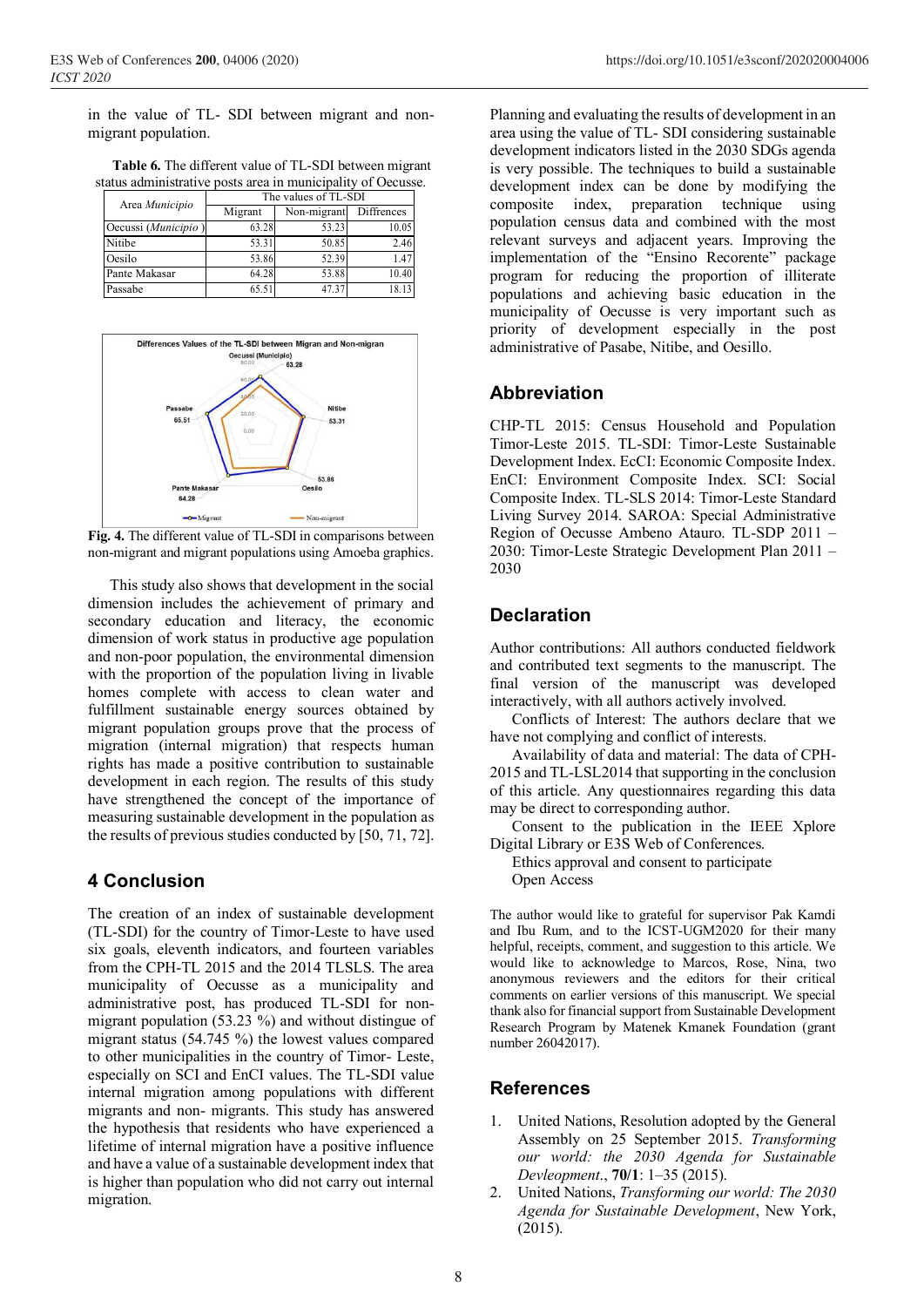- 3. N. Molyneux, G.R. Cruz, R. Williams, R. Andersen, Ambio, **41**,8: 301–318 (2012).
- 4. H. Bossel, *Indicators for Sustainable Development: Theory, Method, Applications*. A Report to the Balaton Group. Winnipeg, Manitoba, Canada: International Institute for Sustainable Development, (1999).
- 5. The World Bank Group, *World Development Indicators 2017*. Washington DC, (2017).
- 6. NSD and UNFPA Timor-Leste, *Analytical Report on Migration and Urbanization*, Dili Timor-Leste, (2012).
- 7. UNDESA, *Manual VI Methods of Measuring Internal Migration*, Population. New York: United Nations, (1970).
- 8. UNDESA, *Principles and Recommendations for Population and Housing Censuses Revision 2*, New York: UN-DESA (2008).
- 9. DGE-MOF, *Household Questionnaire, Population and Housing Census 2015 Timor-Leste*, July. DGE-MOF, Dili Timor-Leste, p. 1–11, (2015).
- 10. Government of Timor-Leste, *Snapshot of The Sixth Constitutional Government Mandate* (2015 -2017), Dili, (2017).
- 11. L.S.M. Yoder, J. Southeast Asian Stud*.*, **47**,2: 281– 303 (2016).
- 12. L.S.M. Yoder, State, Soc. Gov. Melanes. Br. 2016/5, **5**:2015– 2016 (2016).
- 13. S.E. Purwatiningsih, *A Measurement of Sustainable Development Index for Timor-Leste Country*, Yogyakarta, Indonesia, (2020).
- 14. The World Bank, *Water Supply and Sanitation in Timor-Leste: Turning Finance into Services for the Future*, Dili Timor-Leste, (2014).
- 15. F. Laczko, *Migration Indicators and The Post-2015 SDGs*, Geneva, 2015.
- 16. P.Z. Espina, N.S. Arechavala, Soc. Indic. Res., **111**, 1:1–23 (2013).
- 17. F. Giambo, E. Vassalo, Soc. Indic. Res., **116**, 1:269–293 (2014).
- 18. R. Axelsson et al., Ambio, **42**, 2:1– 15 (2018).
- 19. D. Cook, N.M. Saviolidis, B. Davíðsdóttir, L. Jóhannsdóttir, S. Ólafsson, Ecol. Indic., **74**:463– 478 (2017).
- 20. A. Rodriguez, *An Assessment Technique for Sustainability: Applying the IMAGINE Approach to Software Systems*, Munchen, (2012).
- 21. J.C. Cuaresma, W. Lutz, Vienna Yearb. Popul. Res., **13**,2015: 241–261 (2015).
- 22. J. Shen W. Xu, China Rev., **16**, 3: 1–7 (2018).
- 23. UNFPA, *Population Matters for Sustainable Development*, New York, (2012).
- 24. UNFPA, *Programme of Action of the International Conference on Population Development, 20th Anniv., September 1994*. New York: United Nations Population Fund, (2014).
- 25. E.W. Sanderson, M. Jaiteh, M.A. Levy, K.H. Redford, A.V. Wannebo, G. Woolmer, Bioscience, **52**,10: 891– 904 (2002).
- 26. W. Zhong-gen, L. Yu-zhou, Z. Ming- hua, X. Jun, J. Integr. Agric., **13**, 1: 195–206 (2014).
- 27. M. Herrmann, J.M. Guzman, D. Schensul, *Population Matters for Sustainable Development*, (2012).
- 28. M.H. Rodriguez, J. Lat. Am. Geogr., **12**, 2: 193– 219, (2013).
- 29. M.E. Kahn, J. Econ. Lit., **53**, 3: 654–666, (2015).
- 30. A.J. Mturi, K. Fuseini, South. African J. Demogr., **17**, 1:199–246 (2016).
- 31. B. Yang, T. Xu, L. Shi, J. Clean. Prod., **141**: 868– 880 (2017).
- 32. H. Bossel, Indicators for Sustainable Development : Theory, Method, Applications, A Report to the Balaton Group. Winnipeg, Manitoba: International Institute for Sustainable Development, (1999).
- 33. G.H. Brundtland, Our Common Future: Report of the World Commission on Environment and Development, United Nations Comm., **4**, 1: 300 (1987).
- 34. United Nations, *Transforming our world: the 2030 Agenda for Sustainable Development*, New York, (2015).
- 35. M. Awumbila, *Drivers of Migration and Urbanization in Africa: Key Trends and Issues*, New York, (2017).
- 36. H. de Haas, Int. Migr. Rev., **44**, 1: 227–264 (2010).
- 37. J.M. Harris, *Basic Principles of Sustainable Development*, Tufts Univ., June, p. 26, (2000).
- 38. P.R. Voss, South. Demogr. Assoc., **26**, 1: 457–467 (2007).
- 39. J. Hawkins, The Four Approaches to Measuring Wellbeing, In: *Measuring and Promoting Wellbeing*, D. Trewin, A. Podger, Eds. ANU Press (2014), 191–208.
- 40. F. Blancas, I. Contreras, R.J. Hurtado, J. Oper. Res. Soc., **64**, 5: 668–678 (2013).
- 41. A.Z. Hamedani, *Methodology And Statistical Analysis of Sustainable Transportation Criteria for Certification Systems*, Wuppertal University, (2014).
- 42. B.J.E. Brink, F. Colijn, *The Amoeba Approach: Quantitative Description and Assesment of Ecosystems*, Netherland, (2013).
- 43. J. Kondyli, Environ. Impact Assess. Rev., **30**,6:347– 356 (2010).
- 44. M. Nardo, M. Saisana, A. Saltelli, S. Tarantola, A. Hoffman, E. Givannini, *Handbook on Constructing Composite Indicators: Methodology and User Guide*. OECD and JRC-EC, (2008).
- 45. D. Krajnc, P. Glavič, Resour. Conserv. Recycl., **43**, 2:189–208 (2005).
- 46. Kementrian Pemberdayaan Perempuan dan Perlindungan Anak, Indeks Komposit Kesejahteraan Anak Kabupaten/Kota 2015. Jakarta: Kementerian Pemberdayaan Perempuan dan Perlindungan Anak, 2015.
- 47. E. Ravenstein, J. Stat. Soc. London, **48**, 2: 167–235 (1885).
- 48. E.S. Lee, Demography, **3**,1:47–57 (1966).
- 49. J.H. Relethfrord, J. Hum. Biol., **58**,5:801–815 (1986)
- 50. R. Skeldon, *International Migration, Internal Migration, Mobility and Urbanization: Towards*